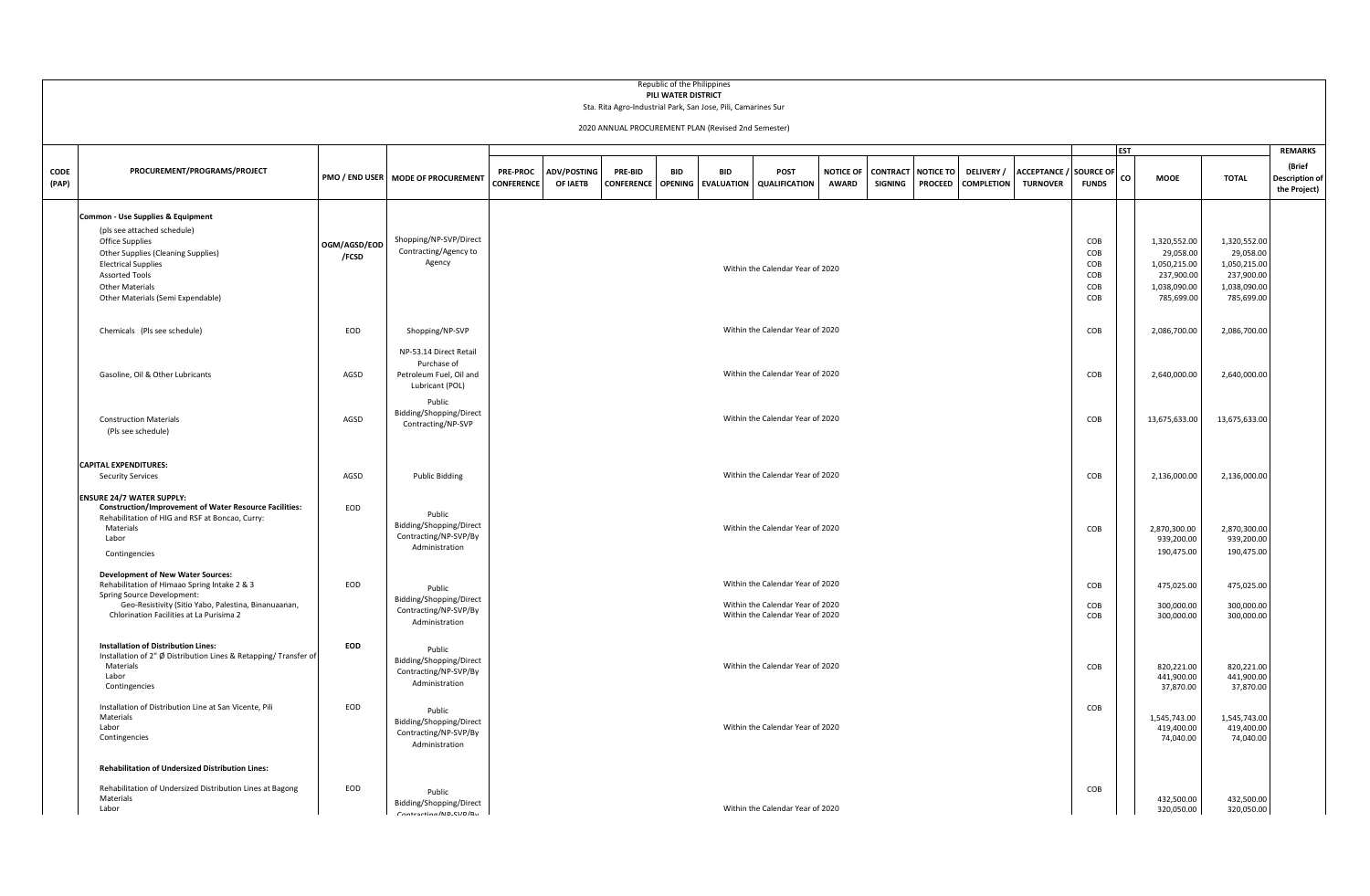|               |                                                                                                                                                                                                                                                                                                                                                                                                               |                                        |                                                                              |                                      |                         |                                      | PILI WATER DISTRICT | Republic of the Philippines<br>Sta. Rita Agro-Industrial Park, San Jose, Pili, Camarines Sur<br>2020 ANNUAL PROCUREMENT PLAN (Revised 2nd Semester) |                                                                                                                                                                                                                      |                                  |                            |                                    |                                        |                                        |                                                      |                                                                                   |                                                                                   |                                                                   |
|---------------|---------------------------------------------------------------------------------------------------------------------------------------------------------------------------------------------------------------------------------------------------------------------------------------------------------------------------------------------------------------------------------------------------------------|----------------------------------------|------------------------------------------------------------------------------|--------------------------------------|-------------------------|--------------------------------------|---------------------|-----------------------------------------------------------------------------------------------------------------------------------------------------|----------------------------------------------------------------------------------------------------------------------------------------------------------------------------------------------------------------------|----------------------------------|----------------------------|------------------------------------|----------------------------------------|----------------------------------------|------------------------------------------------------|-----------------------------------------------------------------------------------|-----------------------------------------------------------------------------------|-------------------------------------------------------------------|
| CODE<br>(PAP) | PROCUREMENT/PROGRAMS/PROJECT                                                                                                                                                                                                                                                                                                                                                                                  |                                        | PMO / END USER   MODE OF PROCUREMENT                                         | <b>PRE-PROC</b><br><b>CONFERENCE</b> | ADV/POSTING<br>OF IAETB | PRE-BID<br><b>CONFERENCE OPENING</b> | <b>BID</b>          | <b>BID</b>                                                                                                                                          | POST<br><b>EVALUATION</b> QUALIFICATION                                                                                                                                                                              | <b>NOTICE OF</b><br><b>AWARD</b> | CONTRACT<br><b>SIGNING</b> | <b>NOTICE TO</b><br><b>PROCEED</b> | <b>DELIVERY</b> /<br><b>COMPLETION</b> | <b>ACCEPTANCE</b> /<br><b>TURNOVER</b> | <b>EST</b><br><b>SOURCE OF</b><br>co<br><b>FUNDS</b> | <b>MOOE</b>                                                                       | <b>TOTAL</b>                                                                      | <b>REMARKS</b><br>(Brief<br><b>Description of</b><br>the Project) |
|               | Contingencies                                                                                                                                                                                                                                                                                                                                                                                                 |                                        | Administration                                                               |                                      |                         |                                      |                     |                                                                                                                                                     |                                                                                                                                                                                                                      |                                  |                            |                                    |                                        |                                        |                                                      | 112,450.00                                                                        | 112,450.00                                                                        |                                                                   |
|               | Rehabilitation of Undersized Distribution Lines at San Jose<br>Materials<br>Labor<br>Contingencies                                                                                                                                                                                                                                                                                                            | EOD                                    | Public<br>Bidding/Shopping/Direct<br>Contracting/NP-SVP/By<br>Administration |                                      |                         |                                      |                     |                                                                                                                                                     | Within the Calendar Year of 2020                                                                                                                                                                                     |                                  |                            |                                    |                                        |                                        | COB                                                  | 97,500.00<br>72,150.00<br>25,350.00                                               | 97,500.00<br>72,150.00<br>25,350.00                                               |                                                                   |
|               | Rehabilitation of Undersized Distribution Lines at<br>Materials<br>Labor<br>Contingencies                                                                                                                                                                                                                                                                                                                     | EOD                                    | Public<br>Bidding/Shopping/Direct<br>Contracting/NP-SVP/By<br>Administration |                                      |                         |                                      |                     |                                                                                                                                                     | Within the Calendar Year of 2020                                                                                                                                                                                     |                                  |                            |                                    |                                        |                                        | COB                                                  | 563,940.69<br>275,855.00<br>25,193.87                                             | 563,940.69<br>275,855.00<br>25,193.87                                             |                                                                   |
|               | Battery, 200mAH, 12V DC, deep cycle (solar)<br>LED Flood Light with Tripod Stand, 220V 100W                                                                                                                                                                                                                                                                                                                   | WRD<br>EOD                             | Shopping<br>Shopping                                                         |                                      |                         |                                      |                     |                                                                                                                                                     | Within the Calendar Year of 2020<br>Within the Calendar Year of 2020                                                                                                                                                 |                                  |                            |                                    |                                        |                                        | COB<br>COB                                           | 105,000.00<br>66,000.00                                                           | 105,000.00<br>66,000.00                                                           |                                                                   |
|               | <b>BRIDGE PIPE CROSSING</b><br>Installation of Bridge Pipe Culvert at Marapong Bridge:<br>Materials<br>Labor<br>Contingencies                                                                                                                                                                                                                                                                                 | EOD                                    | Public<br>Bidding/Shopping/Direct<br>Contracting/NP-SVP/By<br>Administration |                                      |                         |                                      |                     |                                                                                                                                                     | Within the Calendar Year of 2020                                                                                                                                                                                     |                                  |                            |                                    |                                        |                                        | COB                                                  | 453,995.00<br>212,400.00<br>33,320.00                                             | 453,995.00<br>212,400.00<br>33,320.00                                             |                                                                   |
|               | 2019 Carry Over Projects:<br>Installation of Parallel Line and Transfer/Retapping of Service<br>Installation of Parallel Distribution Line and<br>Rehabilitation of Ditstribution Line and Retapping/Transfer of<br>Rehabilitation of Distribution Line and Retapping of Service<br>Entrenching of Unearthed Transmission Lines at Tinangis, Pili<br>Repainting of Elevated Water Tank (Interior) at St. Paul | EOD<br>EOD<br>EOD<br>EOD<br>EOD<br>EOD | Shopping/Direct<br>Contracting/NP-SVP/By<br>Administration                   |                                      |                         |                                      |                     |                                                                                                                                                     | Within the Calendar Year of 2020<br>Within the Calendar Year of 2020<br>Within the Calendar Year of 2020<br>Within the Calendar Year of 2020<br>Within the Calendar Year of 2020<br>Within the Calendar Year of 2020 |                                  |                            |                                    |                                        |                                        | COB<br>COB<br>COB<br>COB<br>COB<br>COB               | 76,790.00<br>17,525.00<br>175,255.00<br>94,275.00<br>90.000.00<br>53,300.00       | 76,790.00<br>17,525.00<br>175,255.00<br>94,275.00<br>90,000.00<br>53,300.00       |                                                                   |
|               | <b>Acquisition of Pump Motor and Controllers</b><br>Provision for Repairs of Pumping Stations                                                                                                                                                                                                                                                                                                                 | EOD<br>EOD                             | Shopping/Direct<br>Contracting/NP-SVP/By<br>Administration                   |                                      |                         |                                      |                     |                                                                                                                                                     | Within the Calendar Year of 2020<br>Within the Calendar Year of 2020                                                                                                                                                 |                                  |                            |                                    |                                        |                                        | COB<br>COB                                           | 900,000.00<br>300,000.00                                                          | 900,000.00<br>300,000.00                                                          |                                                                   |
|               | To improve water supply through efficient flow of water in<br>the distribution lines:<br>Installation of Air Release Valve, Air Vacuum and Combination<br>Installation of Pressure Reducing/Sustaining Valves at<br>Procurement of Flowmeters<br>Rehabilitation of Blow-Off Valves<br>Materials<br>Labor<br>Contingencies                                                                                     | EOD<br>EOD<br>EOD<br>EOD               | Public<br>Bidding/Shopping/Direct<br>Contracting/NP-SVP/By<br>Administration |                                      |                         |                                      |                     |                                                                                                                                                     | Within the Calendar Year of 2020<br>Within the Calendar Year of 2020<br>Within the Calendar Year of 2020<br>Within the Calendar Year of 2020                                                                         |                                  |                            |                                    |                                        |                                        | COB<br>COB<br>COB<br>COB                             | 500,000.00<br>700,000.00<br>2,800,000.00<br>398,451.00<br>183,600.00<br>17,400.00 | 500,000.00<br>700,000.00<br>2,800,000.00<br>398,451.00<br>183.600.00<br>17,400.00 |                                                                   |
|               | <b>Automation of Pumping Stations:</b><br>30HP VFD Motor Controller, Pump Motor and Valve Actuator<br>Upgrading of Computers for Autocad and GIS System                                                                                                                                                                                                                                                       | WRD<br>PMIS                            | Public Bidding/Shopping/NP-<br>SVP                                           |                                      |                         |                                      |                     |                                                                                                                                                     | Within the Calendar Year of 2020<br>Within the Calendar Year of 2020                                                                                                                                                 |                                  |                            |                                    |                                        |                                        | COB<br>COB                                           | 2,550,000.00<br>250,000.00                                                        | 2,550,000.00<br>250,000.00                                                        |                                                                   |
|               | <b>FINANCIAL SUSTAINABILITY:</b><br>To reduce Non-Revenue Water:<br>Relocation/Clustering of water meters (1000 accts)<br>Disconnection on Mainlline of Inactive Accounts<br><b>IMPROVED CUSTOMER SERVICE:</b><br>To improve mobility of field personnel:                                                                                                                                                     | FCSD<br>FCSD                           | NP-SVP<br>NP-SVP                                                             |                                      |                         |                                      |                     |                                                                                                                                                     | Within the Calendar Year of 2020<br>Within the Calendar Year of 2020                                                                                                                                                 |                                  |                            |                                    |                                        |                                        | COB<br>COB                                           | 1,000,000.00<br>300,000.00                                                        | 1,000,000.00<br>300,000.00                                                        |                                                                   |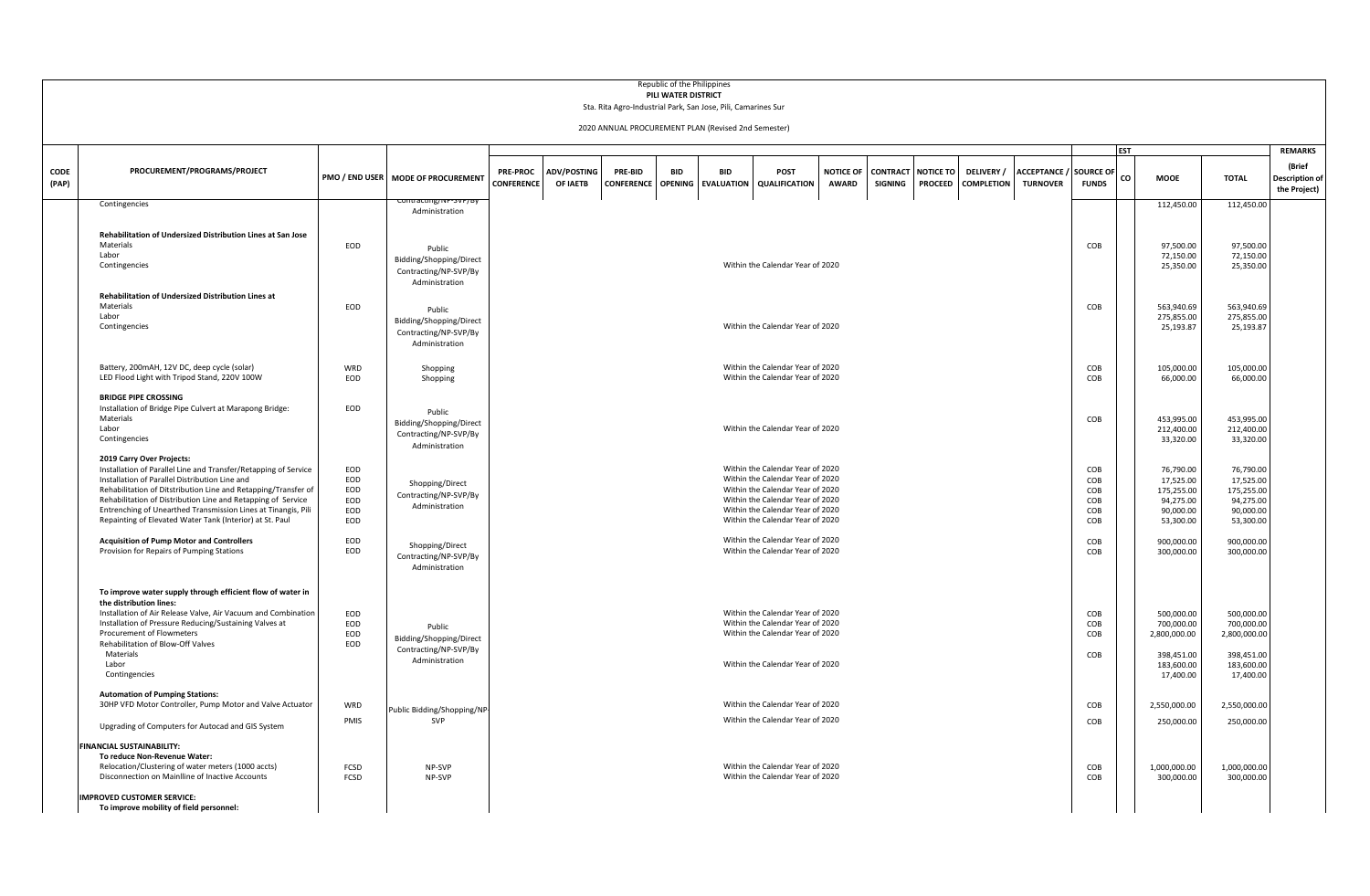|               |                                                                                                                                                                                                                                                                                                |                                                         |                                                                                                                                   |                                      |                         |                              | Republic of the Philippines<br>PILI WATER DISTRICT | Sta. Rita Agro-Industrial Park, San Jose, Pili, Camarines Sur<br>2020 ANNUAL PROCUREMENT PLAN (Revised 2nd Semester) |                                                                                                                                                                                                                                                          |                                  |                                   |                                    |                                        |                                                  |                                               |             |                                                                                            |                                                                                            |                                                 |
|---------------|------------------------------------------------------------------------------------------------------------------------------------------------------------------------------------------------------------------------------------------------------------------------------------------------|---------------------------------------------------------|-----------------------------------------------------------------------------------------------------------------------------------|--------------------------------------|-------------------------|------------------------------|----------------------------------------------------|----------------------------------------------------------------------------------------------------------------------|----------------------------------------------------------------------------------------------------------------------------------------------------------------------------------------------------------------------------------------------------------|----------------------------------|-----------------------------------|------------------------------------|----------------------------------------|--------------------------------------------------|-----------------------------------------------|-------------|--------------------------------------------------------------------------------------------|--------------------------------------------------------------------------------------------|-------------------------------------------------|
|               | <b>EST</b><br><b>REMARKS</b>                                                                                                                                                                                                                                                                   |                                                         |                                                                                                                                   |                                      |                         |                              |                                                    |                                                                                                                      |                                                                                                                                                                                                                                                          |                                  |                                   |                                    |                                        |                                                  |                                               |             |                                                                                            |                                                                                            |                                                 |
| CODE<br>(PAP) | PROCUREMENT/PROGRAMS/PROJECT                                                                                                                                                                                                                                                                   |                                                         | PMO / END USER   MODE OF PROCUREMENT                                                                                              | <b>PRE-PROC</b><br><b>CONFERENCE</b> | ADV/POSTING<br>OF IAETB | PRE-BID<br><b>CONFERENCE</b> | <b>BID</b><br><b>OPENING</b>                       | <b>RID</b>                                                                                                           | <b>POST</b><br><b>EVALUATION QUALIFICATION</b>                                                                                                                                                                                                           | <b>NOTICE OF</b><br><b>AWARD</b> | <b>CONTRACT</b><br><b>SIGNING</b> | <b>NOTICE TO</b><br><b>PROCEED</b> | <b>DELIVERY</b> /<br><b>COMPLETION</b> | <b>ACCEPTANCE / SOURCE OF</b><br><b>TURNOVER</b> | CO<br><b>FUNDS</b>                            | <b>MOOE</b> |                                                                                            | <b>TOTAL</b>                                                                               | (Brief<br><b>Description of</b><br>the Project) |
|               | 2019 Service Vehicles                                                                                                                                                                                                                                                                          | AGSD                                                    | Public<br>Bidding/Shopping/Direct<br>Contracting/NP-SVP                                                                           |                                      |                         |                              |                                                    |                                                                                                                      | Within the Calendar Year of 2020                                                                                                                                                                                                                         |                                  |                                   |                                    |                                        |                                                  | COB                                           |             | 1,700,000.00                                                                               | 1,700,000.00                                                                               |                                                 |
|               | Repair and Maintenance of SEH336<br>Repair and Maintenance of SEH673                                                                                                                                                                                                                           | AGSD<br>AGSD                                            | NP-SVP<br>NP-SVP                                                                                                                  |                                      |                         |                              |                                                    |                                                                                                                      | Within the Calendar Year of 2020<br>Within the Calendar Year of 2020                                                                                                                                                                                     |                                  |                                   |                                    |                                        |                                                  | COB<br>COB                                    |             | 300,000.00<br>200,000.00                                                                   | 300,000.00<br>200,000.00                                                                   |                                                 |
|               | To improve customer service of frontline personnel:<br>Computerized Frontline Feedback System<br>Enhancement of Read and Bill Program<br><b>ISO Recertification</b><br>Smart Phone (for Read and Bill)                                                                                         | <b>FSCD</b><br><b>FSCD</b><br><b>OGM</b><br><b>FSCD</b> | NP-SVP<br>NP-SVP<br>NP-SVP<br>NP-SVP                                                                                              |                                      |                         |                              |                                                    |                                                                                                                      | Within the Calendar Year of 2020<br>Within the Calendar Year of 2020<br>Within the Calendar Year of 2020<br>Within the Calendar Year of 2020                                                                                                             |                                  |                                   |                                    |                                        |                                                  | COB<br>COB<br>COB<br>COB                      |             | 150,000.00<br>30,000.00<br>250,000.00<br>75,000.00                                         | 150,000.00<br>30,000.00<br>250,000.00<br>75,000.00                                         |                                                 |
|               | To improve efficiency of Field Personnel:<br>Hydraulic Power Unit 30lpm output cap., 19hp diesel engine,<br>Rotary Hammer Drill, 1/2"-3/4", SDS Bit<br>Trash Pump 4" Tischarge, submersible, 25ft hose with<br>Portable Genset, Diesel Engine 5000W 12V dc 230 Ac<br><b>Battery for Genset</b> | EOD<br>EOD<br>AGSD<br>AGSD<br>AGSD                      | Public Bidding/Shopping/NP<br>SVP                                                                                                 |                                      |                         |                              |                                                    |                                                                                                                      | Within the Calendar Year of 2020<br>Within the Calendar Year of 2020<br>Within the Calendar Year of 2020<br>Within the Calendar Year of 2020<br>Within the Calendar Year of 2020                                                                         |                                  |                                   |                                    |                                        |                                                  | COB<br>COB<br>COB<br>COB<br>COB               |             | 460,000.00<br>80,000.00<br>230,000.00<br>85,000.00<br>96,000.00                            | 460,000.00<br>80,000.00<br>230,000.00<br>85,000.00<br>96,000.00                            |                                                 |
|               | OTHER CAPITAL EXPENDITURES:<br>To provide safe and potable water:<br>Dosing Pump 230volts Manual/Automatic operation<br>Dosing Pump 12volts                                                                                                                                                    | WRD<br>WRD                                              | Shopping<br>Shopping                                                                                                              |                                      |                         |                              |                                                    |                                                                                                                      | Within the Calendar Year of 2020<br>Within the Calendar Year of 2020                                                                                                                                                                                     |                                  |                                   |                                    |                                        |                                                  | COB<br>COB                                    |             | 100,000.00<br>70,000.00                                                                    | 100,000.00<br>70,000.00                                                                    |                                                 |
|               | Provision for IT Equipment and Software:<br>Provision for Printer<br>Laptop<br><b>Desktop Computer</b><br>CPU<br>Computer Upgrade<br>Provision for Back Up System<br>Office Equipment                                                                                                          | FCSD<br>PMIS<br>PMIS<br>PMIS<br>PMIS<br>PMIS<br>AGSD    | Shopping/NP-SVP<br>Shopping/NP-SVP<br>Shopping/NP-SVP<br>Shopping/NP-SVP<br>Shopping/NP-SVP<br>Shopping/NP-SVP<br>Shopping/NP-SVP |                                      |                         |                              |                                                    |                                                                                                                      | Within the Calendar Year of 2020<br>Within the Calendar Year of 2020<br>Within the Calendar Year of 2020<br>Within the Calendar Year of 2020<br>Within the Calendar Year of 2020<br>Within the Calendar Year of 2020<br>Within the Calendar Year of 2020 |                                  |                                   |                                    |                                        |                                                  | COB<br>COB<br>COB<br>COB<br>COB<br>COB<br>COB |             | 199,000.00<br>105,000.00<br>55,000.00<br>120,000.00<br>60,000.00<br>50,000.00<br>20,000.00 | 199,000.00<br>105,000.00<br>55,000.00<br>120,000.00<br>60,000.00<br>50,000.00<br>20,000.00 |                                                 |
|               | To improve records storage and management:<br>Network Access Server                                                                                                                                                                                                                            | PMIS                                                    | NP-SVP                                                                                                                            |                                      |                         |                              |                                                    |                                                                                                                      | Within the Calendar Year of 2020                                                                                                                                                                                                                         |                                  |                                   |                                    |                                        |                                                  | COB                                           |             | 62,000.00                                                                                  | 62,000.00                                                                                  |                                                 |
|               | <b>Building Improvement:</b><br>Improvement of Exterior of PIWAD Main Building<br>Materials<br>Labor<br>Contingencies                                                                                                                                                                          | EOD                                                     | Shopping/By Administration                                                                                                        |                                      |                         |                              |                                                    |                                                                                                                      | Within the Calendar Year of 2020<br>Within the Calendar Year of 2020<br>Within the Calendar Year of 2020                                                                                                                                                 |                                  |                                   |                                    |                                        |                                                  | COB<br>COB<br>COB                             |             | 500,000.00<br>370,000.00<br>130,000.00                                                     | 500,000.00<br>370,000.00<br>130,000.00                                                     |                                                 |
|               | <b>Additional CAPEX</b><br>Relocation & Rehabilitation of Undersized Distribution Line at<br>Del Rosario<br>Materials<br>Labor<br>Contingencies                                                                                                                                                | EOD                                                     | Public<br>Bidding/Shopping/Direct<br>Contracting/NP-SVP/By<br>Administration                                                      |                                      |                         |                              |                                                    |                                                                                                                      | Within the Calendar Year of 2020<br>Within the Calendar Year of 2020<br>Within the Calendar Year of 2020                                                                                                                                                 |                                  |                                   |                                    |                                        |                                                  | COB<br>COB<br>COB                             |             | 420,904.00<br>161,550.00<br>17,473.62                                                      | 420,904.00<br>161,550.00<br>17,473.62                                                      |                                                 |
|               | Swabbing of Transmission / Distribution Lines (Phase 1)<br>Materials<br>Labor<br>Contingencies                                                                                                                                                                                                 | EOD                                                     | Public<br>Bidding/Shopping/Direct<br>Contracting/NP-SVP/By<br>Administration                                                      |                                      |                         |                              |                                                    |                                                                                                                      | Within the Calendar Year of 2020<br>Within the Calendar Year of 2020<br>Within the Calendar Year of 2020                                                                                                                                                 |                                  |                                   |                                    |                                        |                                                  | COB<br>COB<br>COB                             |             | 1,506,625.00<br>526,862.50<br>122,431.25                                                   | 1,506,625.00<br>526,862.50<br>122,431.25                                                   |                                                 |
|               | Installation of Distribution Line at Sagrada Pili Cam Sur                                                                                                                                                                                                                                      |                                                         | Public<br>Bidding/Shopping/Direct                                                                                                 |                                      |                         |                              |                                                    |                                                                                                                      | Within the Calendar Year of 2020                                                                                                                                                                                                                         |                                  |                                   |                                    |                                        |                                                  | COB                                           |             | 300,000.00                                                                                 | 300,000.00                                                                                 |                                                 |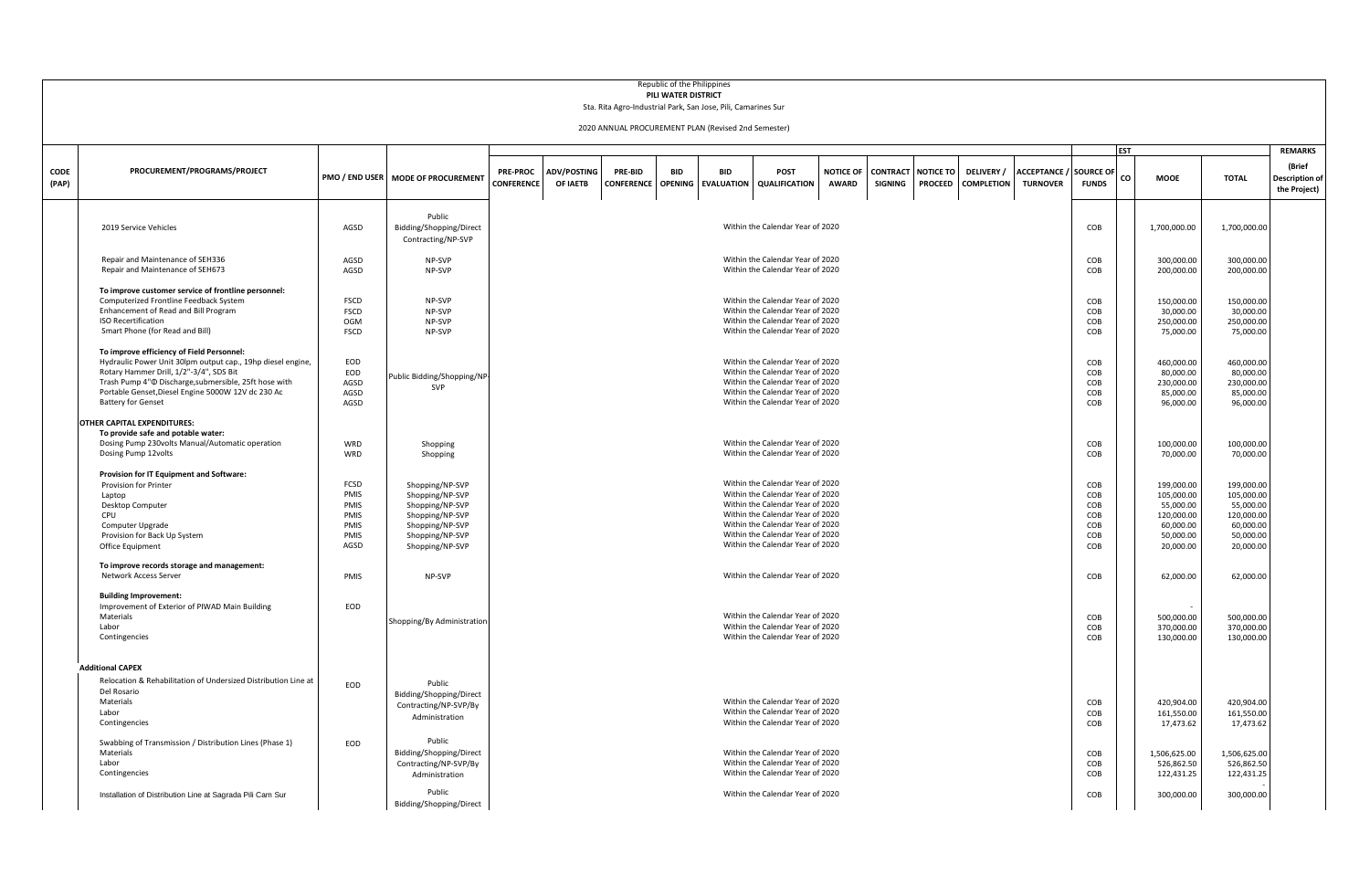|               | Republic of the Philippines<br>PILI WATER DISTRICT<br>Sta. Rita Agro-Industrial Park, San Jose, Pili, Camarines Sur<br>2020 ANNUAL PROCUREMENT PLAN (Revised 2nd Semester)<br><b>IEST</b> |                                       |                                                 |                                      |                         |                                      |            |            |                                                                                                                                              |              |                                                |                |                                        |                                                  |                          |           |                                                   |                                                   |                                                 |
|---------------|-------------------------------------------------------------------------------------------------------------------------------------------------------------------------------------------|---------------------------------------|-------------------------------------------------|--------------------------------------|-------------------------|--------------------------------------|------------|------------|----------------------------------------------------------------------------------------------------------------------------------------------|--------------|------------------------------------------------|----------------|----------------------------------------|--------------------------------------------------|--------------------------|-----------|---------------------------------------------------|---------------------------------------------------|-------------------------------------------------|
|               |                                                                                                                                                                                           |                                       |                                                 |                                      |                         |                                      |            |            |                                                                                                                                              |              |                                                |                |                                        |                                                  |                          |           |                                                   | <b>REMARKS</b>                                    |                                                 |
| CODE<br>(PAP) | PROCUREMENT/PROGRAMS/PROJECT                                                                                                                                                              |                                       | PMO / END USER   MODE OF PROCUREMENT            | <b>PRE-PROC</b><br><b>CONFERENCE</b> | ADV/POSTING<br>OF IAETB | PRE-BID<br><b>CONFERENCE OPENING</b> | <b>BID</b> | <b>BID</b> | POST<br><b>EVALUATION QUALIFICATION</b>                                                                                                      | <b>AWARD</b> | NOTICE OF CONTRACT NOTICE TO<br><b>SIGNING</b> | <b>PROCEED</b> | <b>DELIVERY</b> /<br><b>COMPLETION</b> | <b>ACCEPTANCE / SOURCE OF</b><br><b>TURNOVER</b> | <b>FUNDS</b>             | co        | <b>MOOE</b>                                       | <b>TOTAL</b>                                      | (Brief<br><b>Description of</b><br>the Project) |
|               | <b>TOTAL</b>                                                                                                                                                                              |                                       | Contracting/NP-SVP/By<br>Administration         |                                      |                         |                                      |            |            |                                                                                                                                              |              |                                                |                |                                        |                                                  |                          |           | 3,055,846.37                                      | 3,055,846.37                                      |                                                 |
|               | <b>Realigned Capex charged to Savings</b>                                                                                                                                                 |                                       |                                                 |                                      |                         |                                      |            |            |                                                                                                                                              |              |                                                |                |                                        |                                                  |                          |           |                                                   |                                                   |                                                 |
|               | <b>Fabrication of EWT Manhole</b>                                                                                                                                                         | Within the Calendar Year of 2020      |                                                 |                                      |                         |                                      |            |            |                                                                                                                                              |              |                                                |                |                                        |                                                  | 36,025.00                | 36,025.00 |                                                   |                                                   |                                                 |
|               | Repair of PIWAD Main Gate                                                                                                                                                                 | Shopping/NP-SVP/By-<br>Administration |                                                 | Within the Calendar Year of 2020     |                         |                                      |            |            |                                                                                                                                              |              |                                                |                |                                        |                                                  |                          | 18,450.00 | 18,450.00                                         |                                                   |                                                 |
|               | Accesssories for support and protection in lifting heavy load<br>for Boom Truck                                                                                                           | AGSD                                  | Shopping                                        |                                      |                         |                                      |            |            | Within the Calendar Year of 2020                                                                                                             |              |                                                |                |                                        |                                                  | COB                      |           | 21,600.00                                         | 21,600.00                                         |                                                 |
|               | Fabrication and Delivery of table top Acrylic Barrier at the<br>Customer Service area and signages in light of Covid19<br>Pandemic                                                        | FCSD                                  | Emergency purchase                              |                                      |                         |                                      |            |            |                                                                                                                                              |              |                                                |                |                                        |                                                  |                          |           | 34,600.00                                         | 34,600.00                                         |                                                 |
|               | Supply, delivery & Installation of Split Type Air Conditioning<br>Unit for OGM                                                                                                            | AGSD                                  | Shopping                                        |                                      |                         |                                      |            |            | Within the Calendar Year of 2020                                                                                                             |              |                                                |                |                                        |                                                  | COB                      |           | 84,995.00                                         | 84,995.00                                         |                                                 |
|               | PIWAD website web hosting<br>PIWAD inhouse SMS Messaging Suite.<br>8 units of laptop for office use.<br>Grass cutter                                                                      | <b>PMIS</b><br>PMIS<br>PMIS<br>AGSD   | NP-SVP<br>NP-SVP<br>Shopping/NP-SVP<br>Shopping |                                      |                         |                                      |            |            | Within the Calendar Year of 2020<br>Within the Calendar Year of 2020<br>Within the Calendar Year of 2020<br>Within the Calendar Year of 2020 |              |                                                |                |                                        |                                                  | COB<br>COB<br>COB<br>COB |           | 18,000.00<br>25,399.23<br>315,920.00<br>17,600.00 | 18,000.00<br>25,399.23<br>315,920.00<br>17,600.00 |                                                 |

n

Inch

Prepared by: **Example Approved:** Recommended for Approval by: **Approved:** Certified Funds Available: **Approved: Approved: Approved: Approved: Approved: Approved: Approved: Approved: Approved: Approved: ROWENA A. MONGOSO JUDY B. NAVALES ANNAFE COLLAO-PATO**  $\texttt{BAC}$ Chairperson **BAC**  $\texttt{C}$  BAC  $\texttt{C}$  BAC Chairperson Acting Dept. Manager  $\texttt{B}$  Corporate Budget Officer B

**PAULINO S.** CUMANAN General Manager